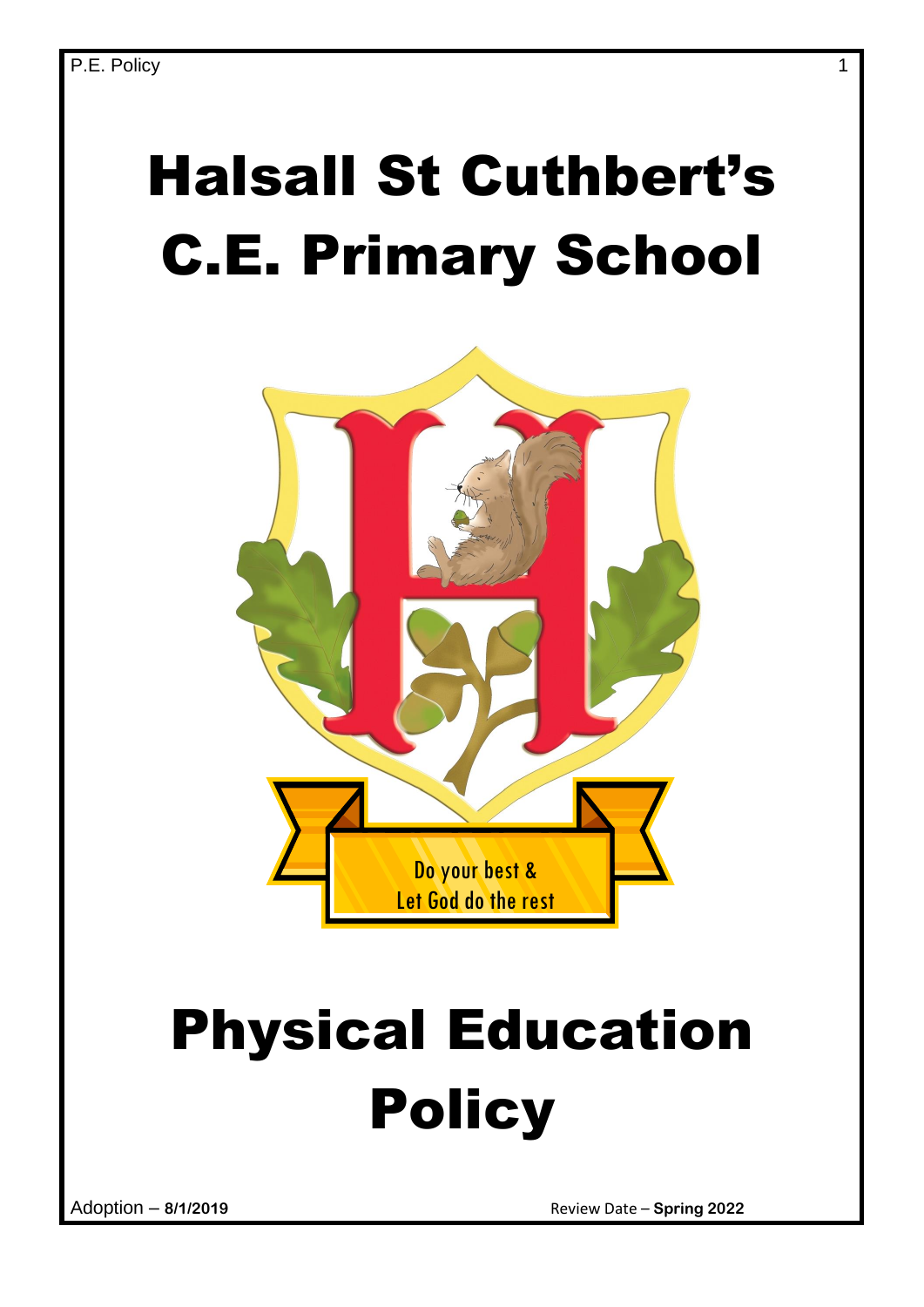#### P.E. Policy 2

#### **Document Purpose**

This policy document aims to reflect the philosophy of our school in relation to how PE is both taught and learnt. It provides a framework through which all staff can approach PE and gives guidance in areas such as curriculum content planning and assessment.

This policy is intended to be used in conjunction with the Lancashire Scheme of work for PE. This document identifies which areas of the curriculum are covered by each class and to what extent. It is intended that this policy and the Lancashire scheme of work will form the basis for the teaching of PE. The scheme covers:

- Invasion games
- Net/wall games
- Striking and fielding games
- Dance
- Gymnastics
- Swimming and water safety (KS2 only)
- Outdoor and Adventurous Activities

#### **Aims- Foundation Stage**

Repeats, links and adapts simple movements, sometimes commenting on his/her work. Demonstrates co-ordination and control in large and small movements and in using a range of tools and equipment.

#### **Aims-KS1**

- To acquire and develop basic skills and ideas that are used in invasion, net/wall and striking and fielding games.
- To play competitive games using simple tactics for attacking and defending.
- To develop control and co-ordination.
- To apply rules and conventions for different activities.
- To evaluate and improve the quality and control of their work.
- To understand the importance of being active in relation to fitness and health.
- To recognise and describe how their bodies feel during and after physical activity.
- To respond imaginatively to different stimuli including music.
- To create and perform dances, including those from different cultures, changing the rhythm, speed, level and direction of movement.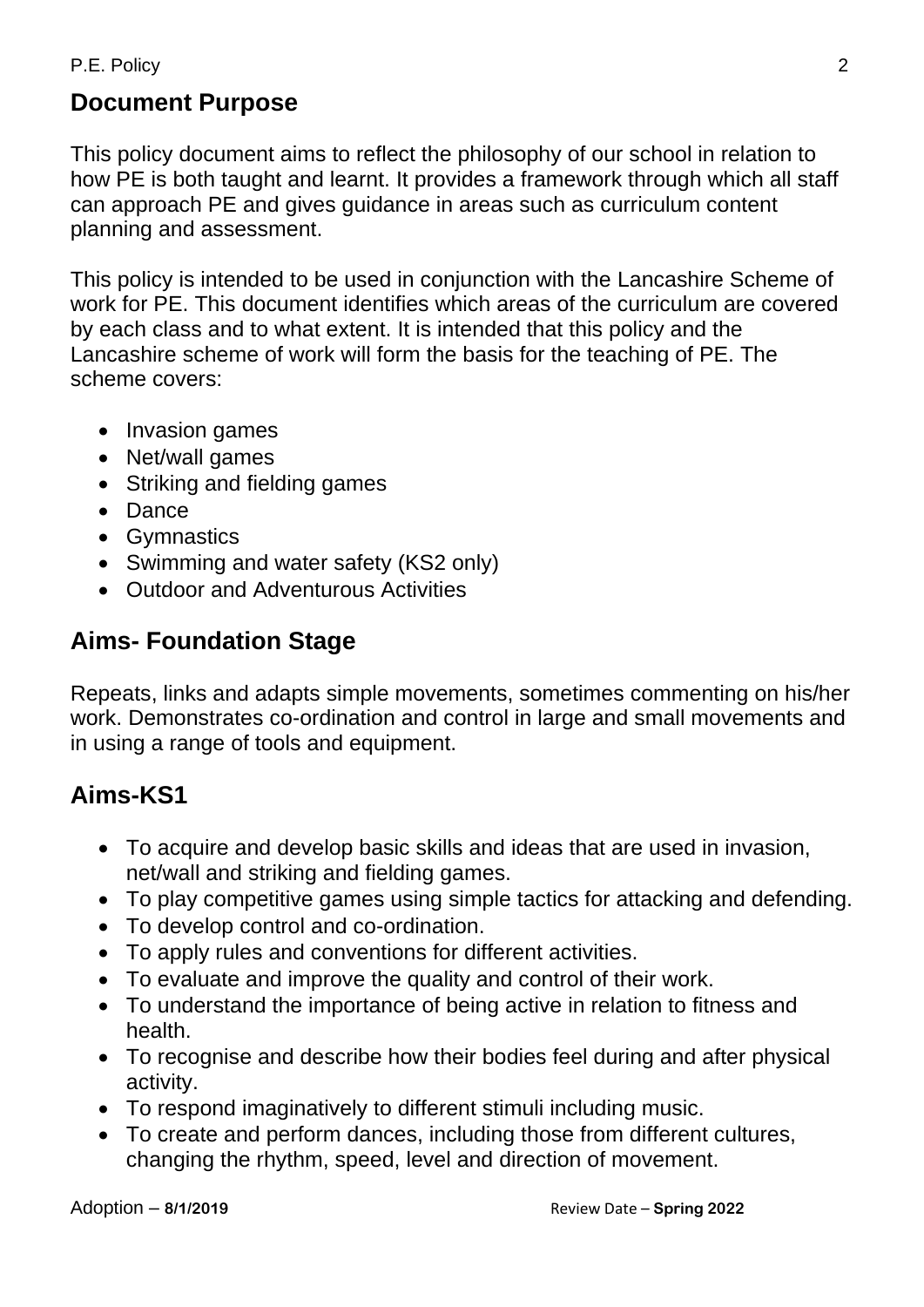#### P.E. Policy 3

- To express and communicate ideas and feelings through dance.
- To perform basic gymnastic skills safely, both on the floor and using apparatus.
- To create and perform gymnastic sequences.

# **Aims-KS2**

- To consolidate existing skills and gain new ones.
- To use different strategies and tactics for individual, group and team activities.
- To play and make up modified competitive invasion, net/wall and striking and fielding games.
- To use skills and tactics and apply basic principals for attacking and defending.
- To co-operate with others and work as a team.
- To create and perform dances including those from different times, places and cultures, responding to different stimuli.
- To create and perform fluent sequences on the floor and using apparatus, which include variations in level, speed and direction.
- To take part in athletic activities that require precision, speed, power and stamina.
- To take part in outdoor and adventurous activities that involve orienteering and problem solving skills in changing environments.
- To understand how exercise affects the body.
- To warm up and prepare appropriately for different activities.
- To understand the importance of physical activity for their health, fitness and general wellbeing.
- To understand issues involving hygiene, health and safety.
- To participate in swimming activities and understand the key elements involved in water safety.

# **Curriculum and School Organisation**

Adoption – **8/1/2019** Review Date – **Spring 2022** Our curriculum covers the six areas set by the national curriculum. The PE curriculum will be planned to ensure suitable progression through the programme of study devised for each class. We will endeavour to achieve a wide coverage of the national curriculum programmes of study as children move through the school. Detailed planning of PE work will take place on a half termly and weekly basis by the class teacher and will be seen in medium and short term plans. Detailed curriculum content and progression can be found in the school scheme of work for PE and in individual teacher files. The PE co-ordinator will evaluate the PE curriculum annually and draw up a development plan based upon findings. The development of the PE curriculum will involve all members of staff.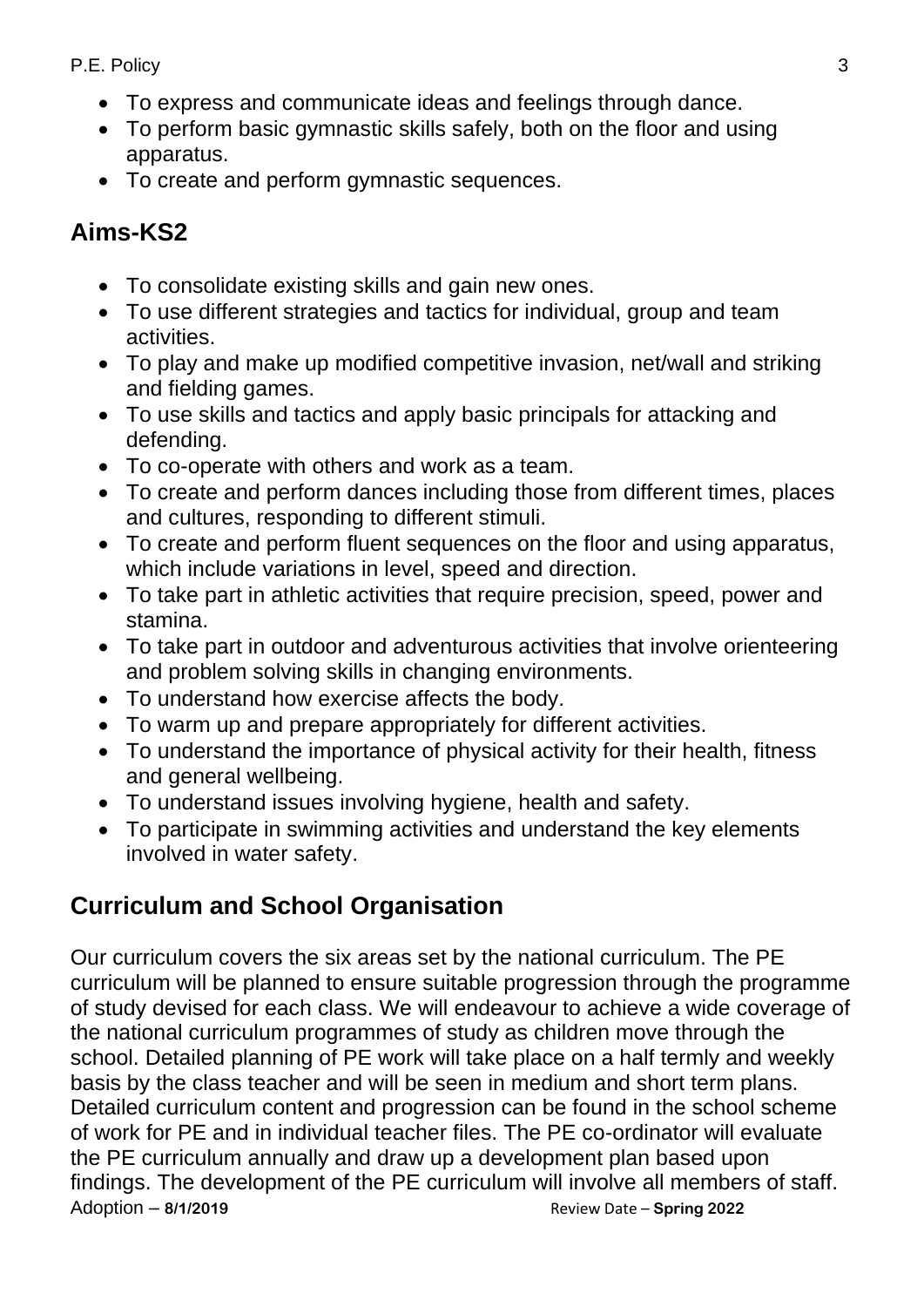# **Clothing for PE Activities**

Indoor games, dance and gym

Navy shorts, white T-shirt, pumps

Outdoor and athletic activities

- Winter: Tracksuit and outdoor trainers
- Summer: Navy shorts, white T-shirt, pumps or trainers

Swimming

- Swimming costume or trunks, named swimming cap,
- Goggles (with parental consent)

No jewellery or watches to be worn for any physical activity. Glasses may be worn with parental consent.

# **Extra-Curricular Activities**

We believe extra-curricular activities are an important part of a child's primary education. They enable pupils to develop particular skills and further their interest in one or more sporting activity. It helps to introduce a competitive element to team games and promote co-operation and a sense of good sportsmanship.

Extra-curricular activities currently offered to KS1 are:

- Football
- Tag Rugby
- Sports Club

Extra-curricular activities currently offered to KS2 are:

- Dance
- Netball
- Cross country
- Athletics
- Tag Rugby
- Gymnastics
- Yoga
- Rounders
- Cycling
- Outdoor pursuits
- Swimming
- Hockey
- Fencing
- Extra-curricular clubs are run by staff members (Teachers, HLTAs) and outside agencies/coaches.

All extra curricular clubs require payment.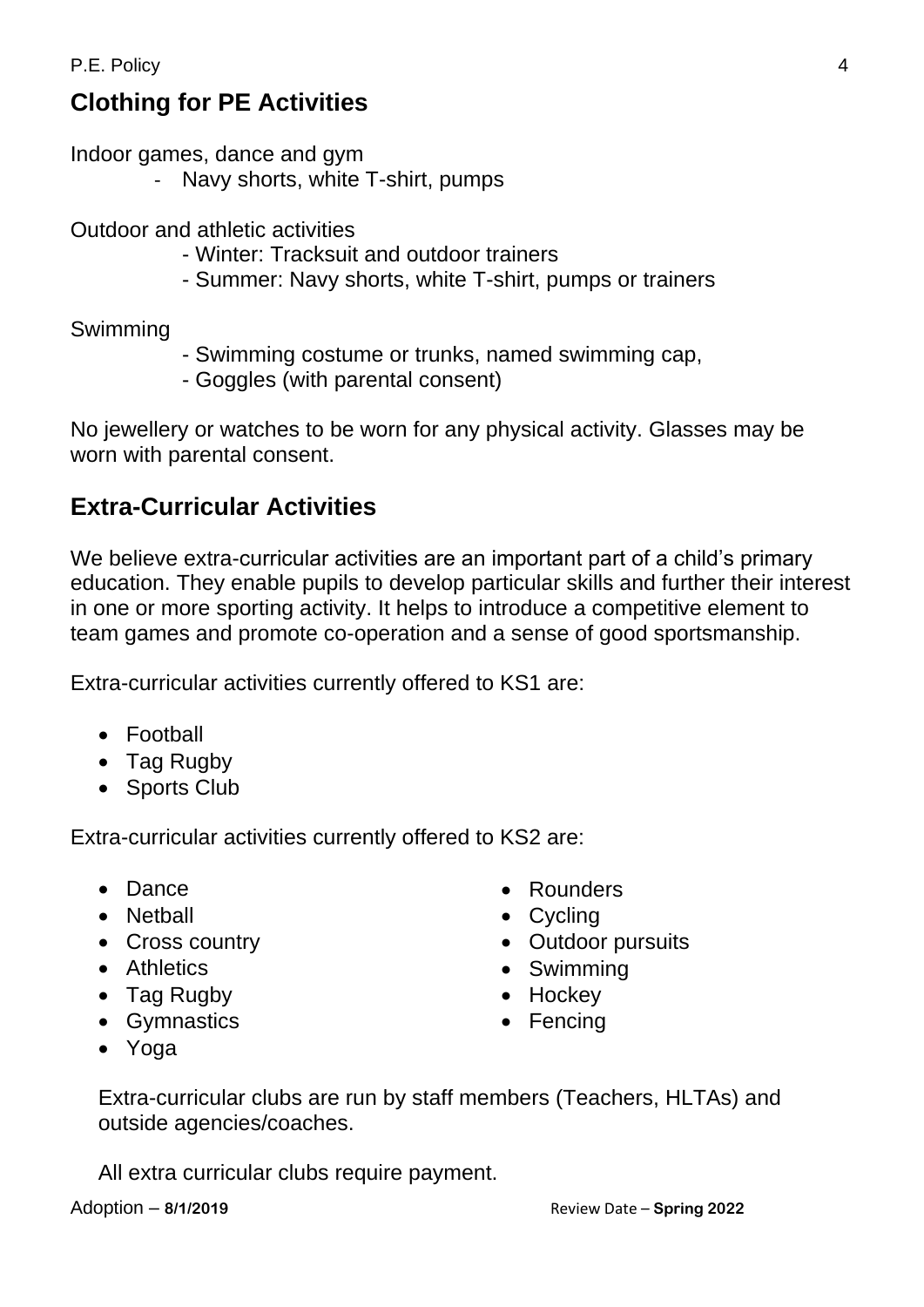# **Time Allocation**

Each class receives at least two hours of timetabled PE each week. In addition to this, each class will have the opportunity to participate in an extra curricular activity at least once per week. (Except Reception)

#### **Assessment and Record Keeping**

Assessment of each of the Lancashire schemes of work will take place half termly. See teacher's assessment files. Each Year group will be assessed against their own objectives for the unit.

# **Reporting**

Verbal reports are made to parent s during consultations in the Autumn and Spring terms. At the end of the school year a written report will be given to parents.

### **Resources**

A variety of PE resources are available in school. The school is very well resourced at this present time after purchases made with TOPPS, school vouchers (Sainsbury's and Tesco), school fund and with donations from the PTFA. Resources will be audited annually. The majority of the current PE equipment is kept in the store to the right of the hall. The store is only accessible to members of staff and children under adult supervision. Staff are asked to inform the co-ordinator if any resources need replacing.

### **Equal Opportunities**

At Halsall St Cuthbert's Primary School we recognise the responsibility of all schools to provide a broad and balanced curriculum for all pupils. In P.E. the National Curriculum is the starting point for planning a curriculum that meets the specific needs of individuals and groups of pupils. We have adopted the statutory inclusion statement on providing effective learning opportunities for all pupils. When planning teachers will modify, as necessary, the National Curriculum programmes of study to provide all pupils with relevant and appropriately challenging work at each key stage, in order to provide a more inclusive curriculum which:

- sets suitable learning challenges
- responds to pupils' diverse learning needs